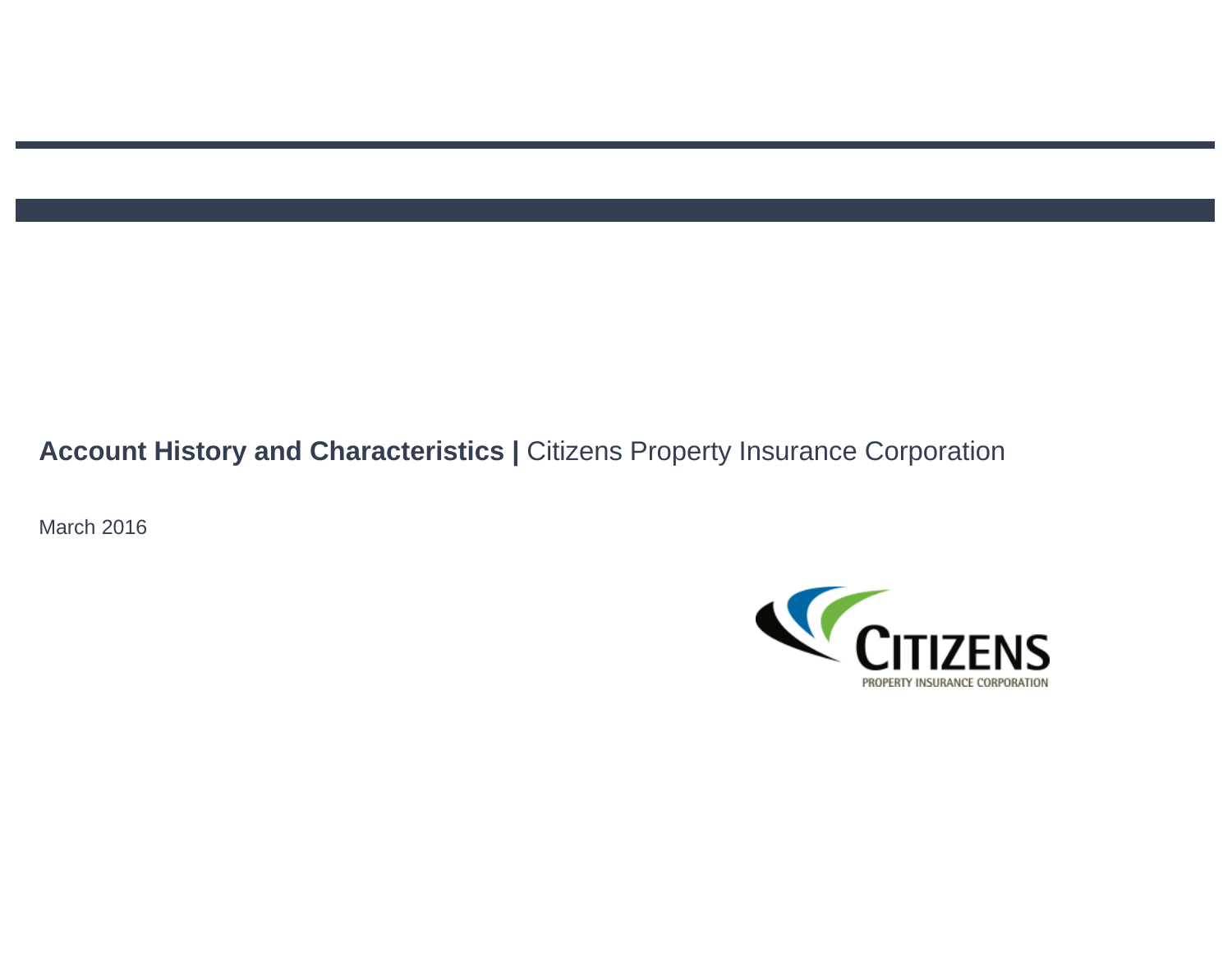

### **Timeline of Citizens' Accounts**

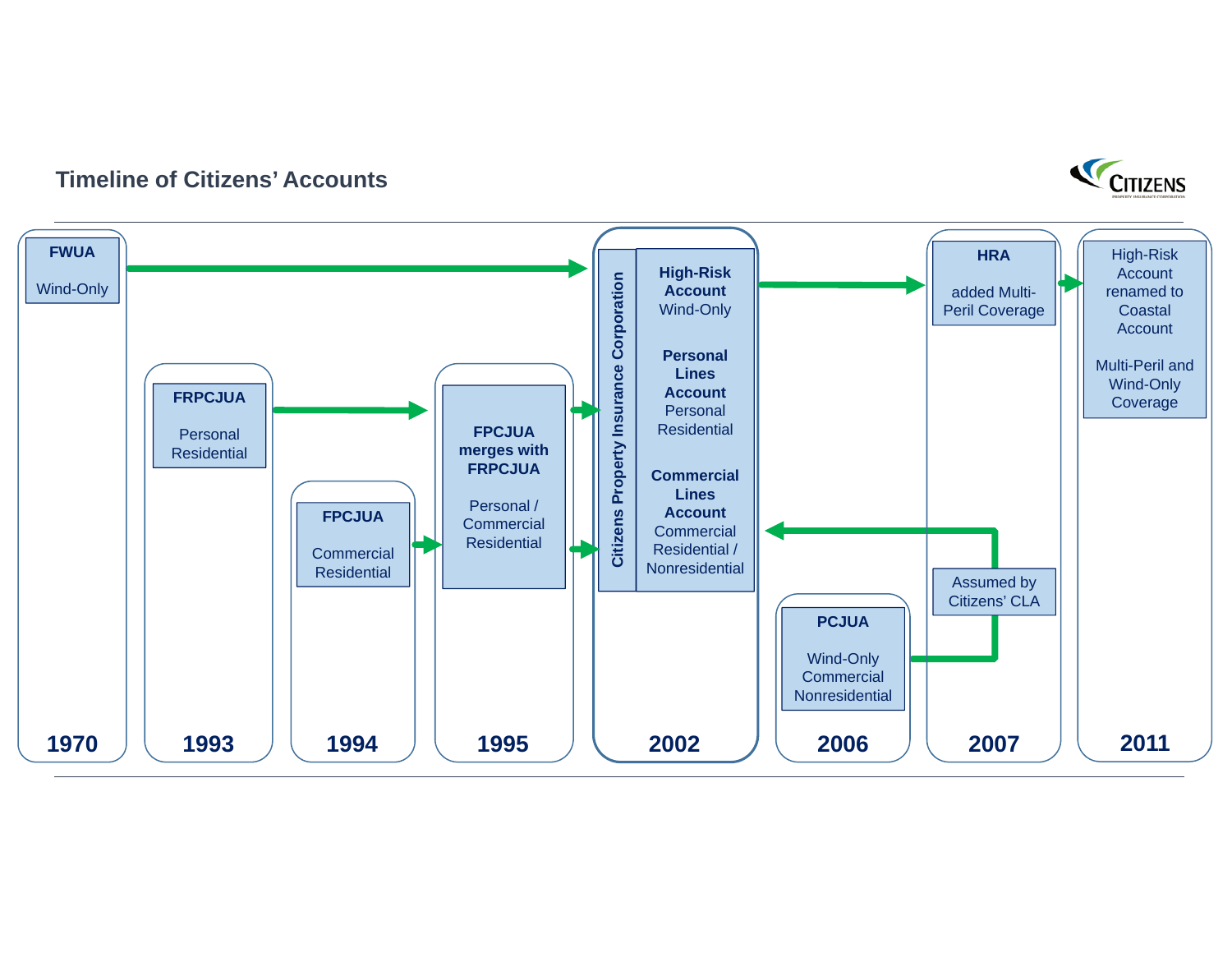

# **Reporting Entity Comparison**

|                                           | <b>REPORTING ENTITY</b>                  |                              |                |            |            |                |  |  |
|-------------------------------------------|------------------------------------------|------------------------------|----------------|------------|------------|----------------|--|--|
|                                           | <b>Combined</b><br>(PLA / CLA / Coastal) | <b>PLA/CLA</b><br>(Combined) | <b>Coastal</b> | <b>PLA</b> | <b>CLA</b> | <b>Coastal</b> |  |  |
| <b>Annual / Quarterly NAIC Statements</b> |                                          |                              |                |            |            |                |  |  |
| <b>Rate Indications / Filings</b>         |                                          |                              |                |            |            |                |  |  |
| <b>FIGA and FHCF Assessments</b>          |                                          |                              |                |            |            |                |  |  |
| <b>Premium Taxes</b>                      |                                          |                              |                |            |            |                |  |  |
| <b>Audited Financial Statements</b>       |                                          |                              |                |            |            |                |  |  |
| <b>Annual Budget</b>                      |                                          |                              |                |            |            |                |  |  |
| <b>FHCF Coverage</b>                      |                                          |                              |                |            |            |                |  |  |
| <b>Pre- / Post-Event Bonds</b>            |                                          |                              |                |            |            |                |  |  |
| <b>Claims Paying Capacity</b>             |                                          |                              |                |            |            |                |  |  |
| <b>PML / Exposure Modeling</b>            |                                          |                              |                |            |            |                |  |  |
| <b>Invested Assets</b>                    |                                          |                              |                |            |            |                |  |  |
| <b>Private Reinsurance (if purchased)</b> |                                          |                              |                |            |            |                |  |  |
| <b>Citizens Policyholder Surcharge</b>    |                                          |                              |                |            |            |                |  |  |
| <b>Regular Assessment</b>                 |                                          |                              |                |            |            |                |  |  |
| <b>Emergency Assessment</b>               |                                          |                              |                |            |            |                |  |  |
| <b>Depopulation</b>                       |                                          |                              |                |            |            |                |  |  |
| <b>Loss and LAE Reserve Analysis</b>      |                                          |                              |                |            |            |                |  |  |
| <b>Agent Commissions</b>                  |                                          |                              |                |            |            |                |  |  |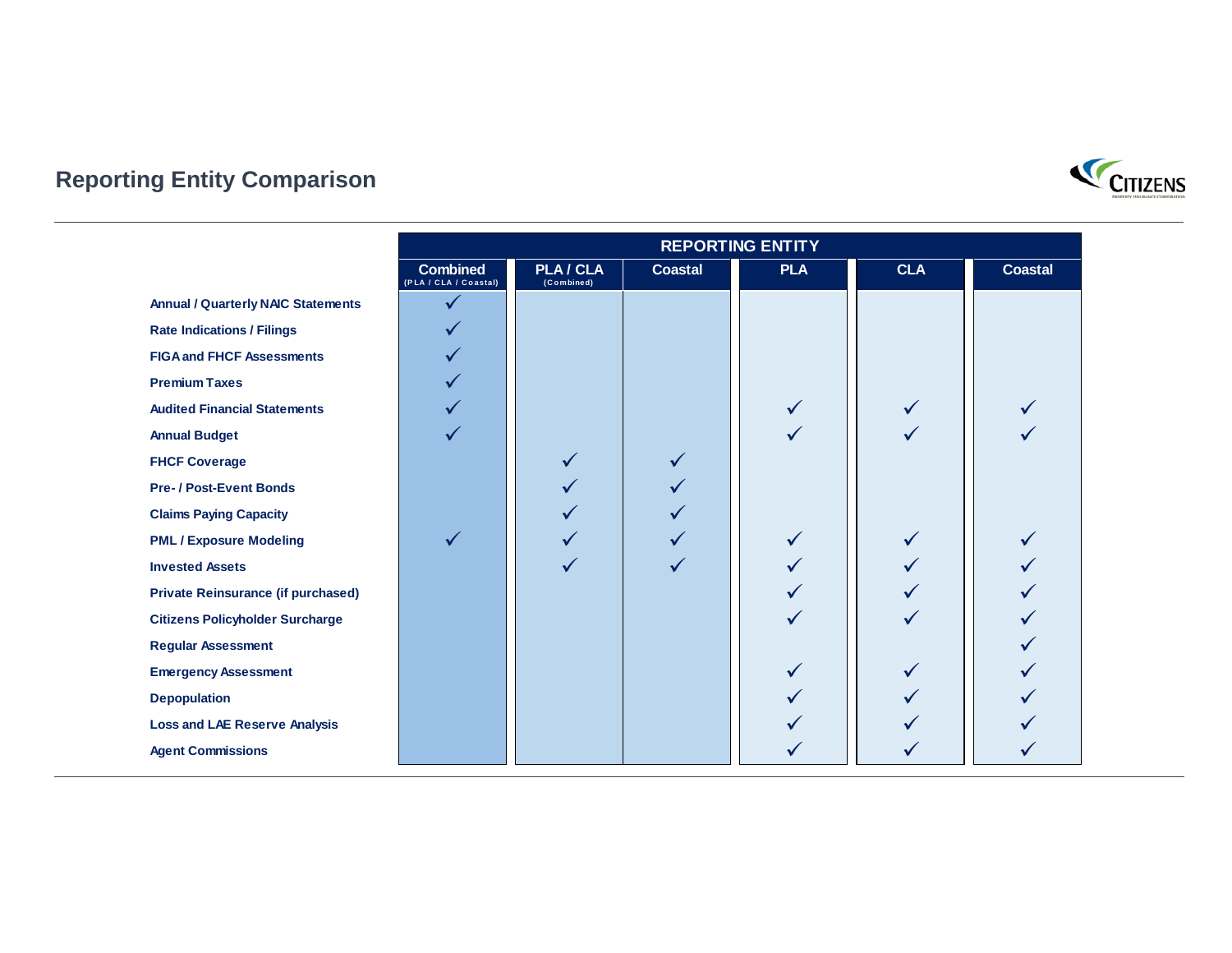|                                          | <b>Statutory History</b>                                                                                                                                                                                                                                                                                                                                                                                                           | <b>Risk Transfer</b>                                                                                                                                                                                                                                                                                                                                    | <b>Debt</b>                                                                                                                                                                                                                                                                                                                                                                                        | <b>Policy Forms</b>                                                                                                                                                                                                                                                                                                                                                                                                  | <b>Assessments</b>                                                                                                                                                                                                                                                                                                                                                                                                               |
|------------------------------------------|------------------------------------------------------------------------------------------------------------------------------------------------------------------------------------------------------------------------------------------------------------------------------------------------------------------------------------------------------------------------------------------------------------------------------------|---------------------------------------------------------------------------------------------------------------------------------------------------------------------------------------------------------------------------------------------------------------------------------------------------------------------------------------------------------|----------------------------------------------------------------------------------------------------------------------------------------------------------------------------------------------------------------------------------------------------------------------------------------------------------------------------------------------------------------------------------------------------|----------------------------------------------------------------------------------------------------------------------------------------------------------------------------------------------------------------------------------------------------------------------------------------------------------------------------------------------------------------------------------------------------------------------|----------------------------------------------------------------------------------------------------------------------------------------------------------------------------------------------------------------------------------------------------------------------------------------------------------------------------------------------------------------------------------------------------------------------------------|
| <b>PLA</b><br>(Personal Lines Account)   | • Created in 1993 as FRPCJUA<br>after Hurricane Andrew pursuant<br>to F.S. 627.351(6)<br>• Policies provide coverage for all<br>perils covered under a standard<br>personal residential policy,<br>subject to certain underwriting<br>requirements<br>• FRPCJUA's activities became<br>the PLA when Citizens was<br>created in 2002                                                                                                | • Private reinsurance purchased<br>in 2002 and 2005<br>• Private reinsurance recoveries<br>can only be claimed against<br>losses in the PLA<br>• Participation in the FHCF during<br>all years since Citizens was<br>created<br>• For purposes of the FHCF, the<br><b>PLA and CLA are considered</b>                                                    | • All debt issued since the 1995<br>merger was issued jointly as the<br>PLA and CLA are a single entity<br>for credit purposes<br>• PLA and CLA creditors have<br>no claim against the Coastal<br><b>Account</b><br>• The final maturity of PLA and<br>CLA debt occurs in 2022                                                                                                                     | • Homeowners (HO-3)<br>• Modified Homeowners (HO-8)<br>• Dwelling Fire (DP-1 and DP-3)<br>• Condo Unit Owners (HO-6)<br>• Mobile Homeowners (MHO-3)<br>• Mobile Home Dwelling Fire<br>$(MDP-1)$<br>• Tenant (HO-4)<br>• Mobile Home Tenants (MHO-4)                                                                                                                                                                  | • Citizens Policyholder<br><b>Surcharge</b><br>- up to 15% of policyholder<br>premium per account (maximum<br>of 45% of policyholder premium)<br>• Emergency Assessment<br>$-$ up to 10% of aggregate<br>statewide assessable premium<br>• Citizens will also pass through to<br>policyholders assessments<br>levied by FIGA and the FHCF                                                                                        |
| <b>CLA</b><br>(Commercial Lines Account) | • Created in 1994 as FPCJUA<br>• Policies initially provided<br>commercial residential coverage<br>• In 1995, legislation directed<br>the transfer of but separate<br>accounting for all obligations,<br>rights, assets, and liabilities<br>from the FPCJUA to the<br><b>FRPCJUA</b><br>• FPCJUA's activities became the<br>CLA when Citizens was created<br>in 2002<br>• In 2007, PCJUA absorbed by<br>Citizens' CLA              | together as a single<br>participating insurer with its<br>own exposures,<br>reimbursement premium, and<br>loss reimbursement<br>• Private reinsurance purchased<br>in 2002<br>• Private reinsurance recoveries<br>can only be claimed against<br>losses in the CLA                                                                                      | • FHCF reimbursements.<br>emergency assessments, net<br>premiums, additional<br>surcharges, legislative<br>appropriations, and other<br>moneys held pursuant to the<br>Indenture of the PLA and CLA<br>are pledged as security                                                                                                                                                                     | • Commercial Residential Policies<br>(excludes liability coverage)<br>• Commercial Nonresidential<br>Policies (commercially operated<br>nonresidential property)                                                                                                                                                                                                                                                     | • Citizens Policyholder<br><b>Surcharge</b><br>- up to 15% of policyholder<br>premium per account (maximum<br>of 45% of policyholder premium)<br>• Emergency Assessment<br>- up to 10% of aggregate<br>statewide assessable premium<br>• Citizens will also pass through to<br>policyholders assessments<br>levied by FIGA and the FHCF                                                                                          |
| Coastal<br>(Coastal Account)             | • Created in 1970 as FWUA<br>pursuant to F.S. 627.351(2)<br>• Initially provided wind-only<br>coverage for personal<br>residential, commercial<br>residential, and commercial<br>nonresidential properties<br>FWUA's activities became the<br>$\bullet$<br>Coastal Account (HRA) when<br>Citizens was created in 2002<br>• Policies within the Coastal<br><b>Account must be within</b><br>statutorily defined "Eligible<br>Areas" | • Private reinsurance purchased<br>in 2005, 2008, 2011, 2012,<br>2013, 2014, and 2015<br>• Participation in the FHCF during<br>all years since Citizens was<br>created; considered a<br>participating insurer separate<br>from the PLA / CLA<br>• Private reinsurance recoveries<br>can only be claimed against<br><b>losses in the Coastal Account</b> | • Coastal Account creditors<br>have no claim against the PLA<br>and CLA<br>• The final maturity of Coastal<br>debt occurs in 2025<br>• FHCF reimbursements.<br>emergency assessments,<br>regular assessments, net<br>premiums and surcharges<br>(including the policyholder<br>surcharge), and other moneys<br>held pursuant to the Indenture of<br>the Coastal Account are pledged<br>as security | • All policy forms of the PLA and<br><b>CLA within "Eligible Areas"</b><br><b>Personal Residential Wind-Only</b><br>• Homeowners (HW-2)<br>Tenant (HW-4)<br>Condo Unit Owners (HW-6)<br>$\bullet$<br>Dwelling (DW-2)<br>$\bullet$<br>Mobile Home (MW-2)<br>$\bullet$<br>Mobile Home Dwelling (MD-1)<br>٠<br><b>Commercial Wind-Only</b><br><b>Commercial Residential</b><br>$\bullet$<br>• Commercial Nonresidential | • Citizens Policyholder<br><b>Surcharge</b><br>$-$ up to 15% of policyholder<br>premium per account (maximum<br>of 45% of policyholder premium)<br>• Regular Assessment<br>$-$ up to 2% of aggregate<br>statewide assessable premium<br>• Emergency Assessment<br>$-$ up to 10% of aggregate<br>statewide assessable premium<br>• Citizens will also pass through to<br>policyholders assessments<br>levied by FIGA and the FHCF |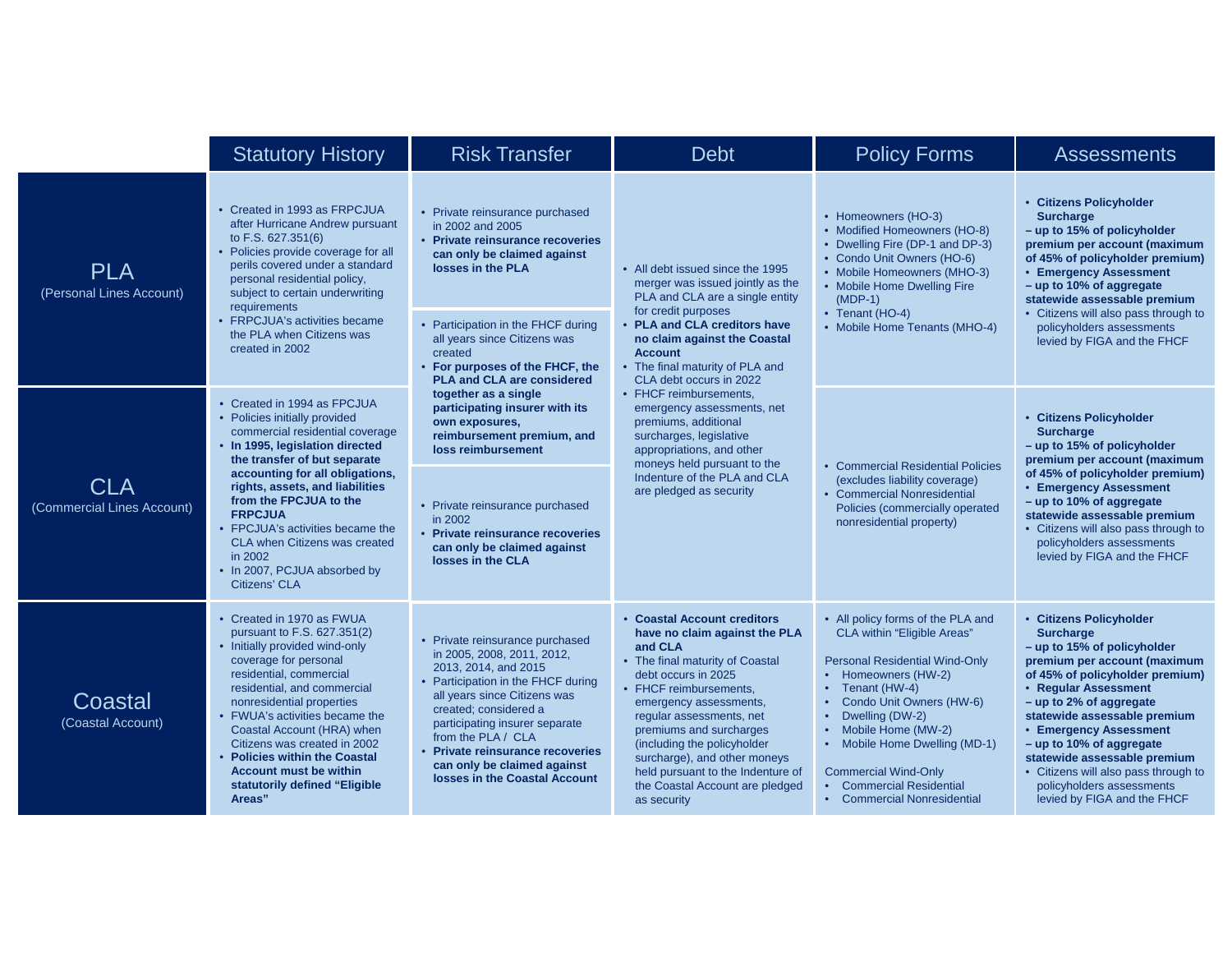### **Advantages and Disadvantages with Account Consolidation**



- •Sharing of surplus among the three accounts
- • Reduce the overall amount of Citizens' assessments faced by Floridians
- $\bullet$ Potential streamlining of financial reporting
- •Potential operational efficiencies

## **Advantages Disadvantages**

- •Erosion of individual account surplus
- • Restrictive financing documents – outstanding debt must mature before account consolidation
- • Reduction of Citizens' assessment ability
	- • Reduced overall liquidity and claims-paying resources
	- Increased reliance on pre-event/post-event financing
	- Reduced financial flexibility and increased overall financing costs
	- •Potential impact on Citizens' credit rating
- • Potential adverse impact to rates for the same policyholders within each rate territory primarily due to cross-subsidy
- •Cost of consolidation